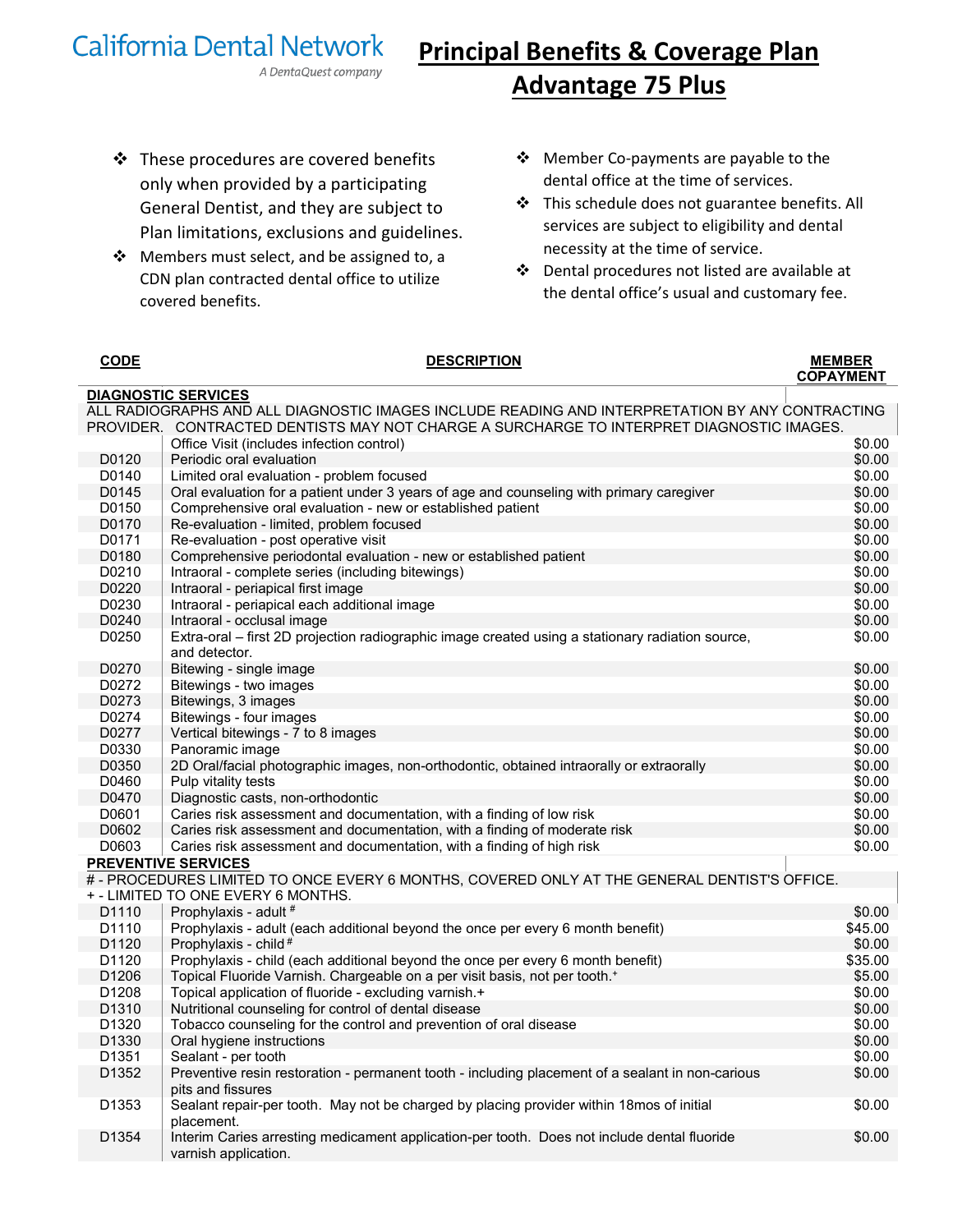| D <sub>1510</sub>    | Space maintainer - fixed - unilateral                                                            | \$35.00     |
|----------------------|--------------------------------------------------------------------------------------------------|-------------|
| D <sub>1516</sub>    | Space Maintainer, Fixed, mandibular.                                                             | \$45.00     |
| D1517                | Space Maintainer, Fixed, maxillary.                                                              | \$45.00     |
|                      |                                                                                                  |             |
| D1520                | Space maintainer - removable - unilateral                                                        | \$35.00     |
| D1526                | Space Maintainer, removable, maxillary.                                                          | \$55.00     |
| D1527                | Space Maintainer, removable, mandibular.                                                         | \$55.00     |
| D1550                | Recement or rebond space maintainer                                                              | \$0.00      |
| D1555                | Removal of fixed space maintainer                                                                | \$15.00     |
| D1575                | Distal shoe space maintainer - fixed - unilateral                                                | \$35.00     |
|                      |                                                                                                  |             |
|                      | <b>RESTORATIVE SERVICES</b>                                                                      |             |
|                      | INCLUDES ALL BASES, LINERS, ADHESIVES, BONDING AGENTS, DESENSITIZING AGENTS, REMOVAL OF EXISTING |             |
| RESTORATIONS.        |                                                                                                  |             |
| D2140                | Amalgam - 1 surface, primary or permanent                                                        | \$0.00      |
| D2150                | Amalgam - 2 surfaces, primary or permanent                                                       | \$0.00      |
| D2160                | Amalgam - 3 surfaces, primary or permanent                                                       | \$0.00      |
|                      |                                                                                                  | \$0.00      |
| D2161                | Amalgam - 4 or more surfaces, primary or permanent                                               |             |
| D2330                | Resin-based composite - 1 surface, anterior                                                      | \$0.00      |
| D2331                | Resin-based composite - 2 surfaces, anterior                                                     | \$0.00      |
| D2332                | Resin-based composite - 3 surfaces, anterior                                                     | \$0.00      |
| D2335                | Resin-based composite - 4 or more surfaces or involving incisal angle (anterior)                 | \$0.00      |
| D2390                | Resin-based composite crown, anterior                                                            | \$50.00     |
| D2391                | Resin-based composite - 1 surface, posterior                                                     | \$65.00     |
|                      |                                                                                                  |             |
| D2392                | Resin-based composite - 2 surfaces, posterior                                                    | \$85.00     |
| D2393                | Resin-based composite - 3 surfaces, posterior                                                    | \$100.00    |
| D2394                | Resin-based composite - 4 or more surfaces, posterior                                            | \$120.00    |
| <b>INLAYS/ONLAYS</b> |                                                                                                  |             |
|                      | INCLUDES ALL BASES, LINERS, ADHESIVES, BONDING AGENTS, DESENSITIZING AGENTS, REMOVAL OF EXISTING |             |
|                      | RESTORATIONS, LAB COSTS, AND TEMPORIZATION.                                                      |             |
|                      |                                                                                                  |             |
| D2510                | Inlay - metallic - 1 surface                                                                     | \$80.00     |
| D2520                | Inlay - metallic - 2 surfaces                                                                    | \$85.00     |
| D2530                | Inlay - metallic - 3 or more surfaces                                                            | \$90.00     |
| D2542                | Onlay - metallic - 2 surfaces                                                                    | \$85.00     |
| D2543                | Onlay - metallic - 3 surfaces                                                                    | \$90.00     |
| D2544                | Onlay - metallic - 4 or more surfaces                                                            | \$95.00     |
|                      |                                                                                                  |             |
| D2610                | Inlay - porcelain/ceramic - 1 surface                                                            | \$175.00    |
| D2620                | Inlay - porcelain/ceramic - 2 surfaces                                                           | \$195.00    |
| D2630                | Inlay - porcelain/ceramic - 3 or more surfaces                                                   | \$210.00    |
| D2642                | Onlay - porcelain/ceramic - 2 surfaces                                                           | \$195.00    |
| D2643                | Onlay - porcelain/ceramic - 3 surfaces                                                           | \$205.00    |
| D2644                | Onlay - porcelain/ceramic - 4 or more surfaces                                                   | \$210.00    |
| D2650                |                                                                                                  | \$70.00     |
|                      | Inlay - resin-based composite - 1 surface                                                        |             |
| D2651                | Inlay - resin-based composite - 2 surfaces                                                       | \$75.00     |
| D <sub>2652</sub>    | Inlay - resin-based composite - 3 or more surfaces                                               | \$80.00     |
| D2662                | Onlay - resin-based composite - 2 surfaces                                                       | \$75.00     |
| D2663                | Onlay - resin-based composite - 3 surfaces                                                       | \$80.00     |
| D2664                | Onlay - resin-based composite - 4 or more surfaces                                               | \$85.00     |
| <b>CROWNS</b>        |                                                                                                  |             |
|                      |                                                                                                  |             |
|                      | INCLUDES ALL BASES, LINERS, ADHESIVES, BONDING AGENTS, DESENSITIZING AGENTS, REMOVAL OF EXISTING |             |
|                      | RESTORATIONS, LAB COSTS, AND TEMPORIZATION.                                                      |             |
|                      | *COVERED ONLY AT THE GENERAL DENTIST'S OFFICE UNLESS SPECIFIC PRIOR AUTHORIZATION GIVEN BY PLAN  |             |
|                      | FOR SPECIALIST TO PERFORM.                                                                       |             |
| D2740                | Crown - porcelain/ceramic                                                                        | \$225.00    |
| D2750                | Crown - porcelain fused to high noble metal                                                      | \$225.00    |
|                      |                                                                                                  |             |
| D2751                | Crown - porcelain fused to predominantly base metal                                              | \$75.00     |
| D2752                | Crown - porcelain fused to noble metal                                                           | \$175.00    |
| <b>275MLR</b>        | Crown-porcelain fused to any metal for molars                                                    | Add \$75 to |
|                      |                                                                                                  | nonmolar    |
|                      |                                                                                                  | copayment   |
|                      |                                                                                                  | fee.        |
| D2780                | Crown - 3/4 cast high noble metal                                                                | \$225.00    |
|                      |                                                                                                  |             |
| D2781                | Crown - 3/4 cast predominantly base metal                                                        | \$75.00     |
| D2782                | Crown - 3/4 cast noble metal                                                                     | \$175.00    |
| D2783                | Crown - 3/4 porcelain/ceramic                                                                    | \$225.00    |
| D2790                | Crown - full cast high noble metal                                                               | \$225.00    |
| D2791                | Crown - full cast predominantly base metal                                                       | \$75.00     |
|                      |                                                                                                  |             |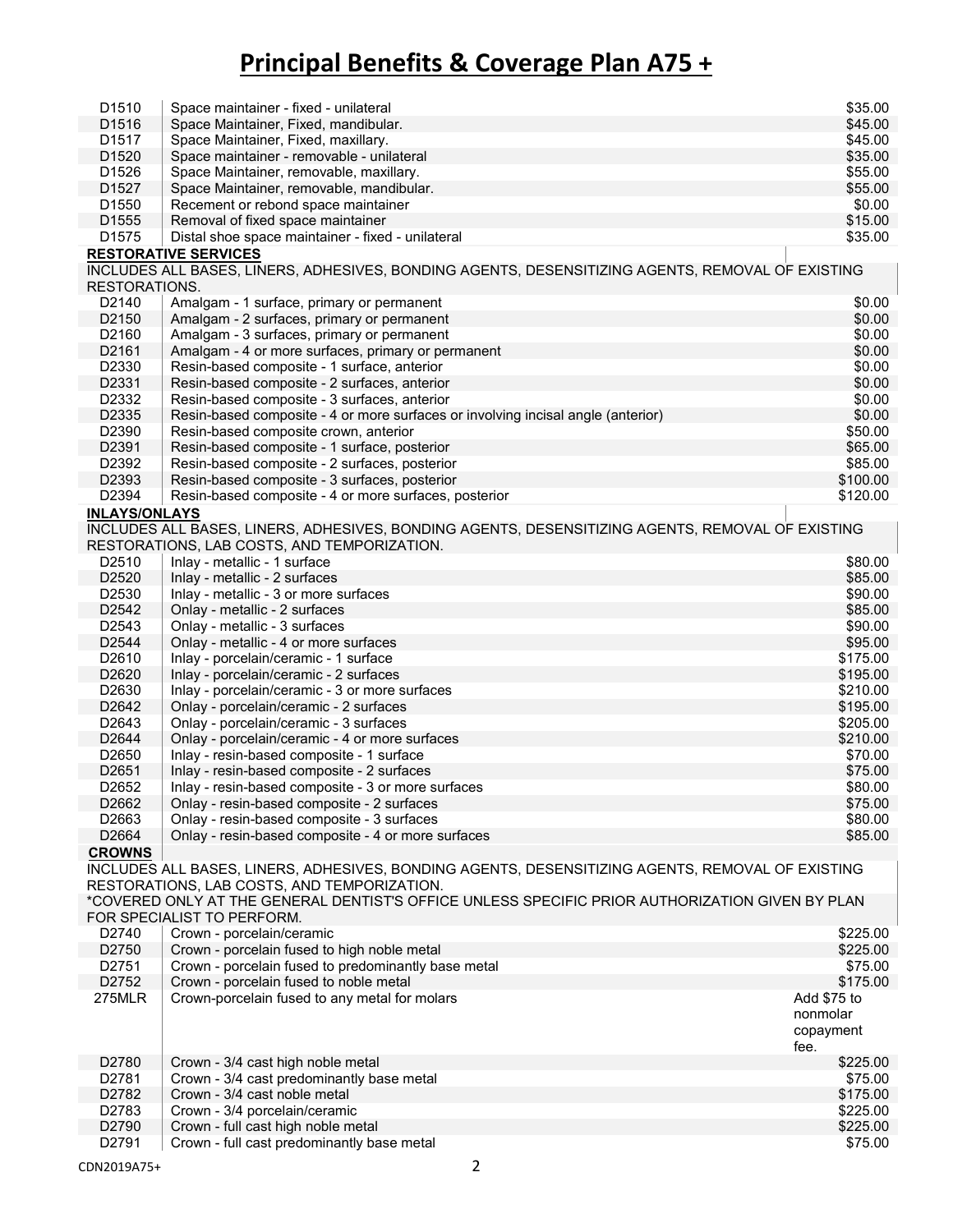| D2792                                                                                                                                                                                       | Crown - full cast noble metal                                                                                                                                                                                                                                                                                                                                                                   | \$175.00                                                              |
|---------------------------------------------------------------------------------------------------------------------------------------------------------------------------------------------|-------------------------------------------------------------------------------------------------------------------------------------------------------------------------------------------------------------------------------------------------------------------------------------------------------------------------------------------------------------------------------------------------|-----------------------------------------------------------------------|
| D2794                                                                                                                                                                                       | Crown-Titanium, Includes full titanium and porcelain fused to titanium,                                                                                                                                                                                                                                                                                                                         | \$225.00                                                              |
| 279MLR                                                                                                                                                                                      | Crown-Titanium, Includes full titanium and porcelain fused to titanium, for molars.                                                                                                                                                                                                                                                                                                             | Add \$75 to<br>nonmolar<br>copayment fee<br>for porcelain<br>fused to |
|                                                                                                                                                                                             |                                                                                                                                                                                                                                                                                                                                                                                                 | titanium crowns.                                                      |
| D2799                                                                                                                                                                                       | Provisional crown—further treatment or completion of diagnosis necessary prior to final<br>impression.                                                                                                                                                                                                                                                                                          | \$0.00                                                                |
| D2910                                                                                                                                                                                       | Recement or rebond inlay, onlay, veneer or partial coverage restorations. D2910 shall only be<br>covered when recementing metallic substrate restorations.                                                                                                                                                                                                                                      | \$0.00                                                                |
| D2915                                                                                                                                                                                       | Recement or rebond cast indirectly fabricated or prefabricated post and core                                                                                                                                                                                                                                                                                                                    | \$0.00                                                                |
| D2920                                                                                                                                                                                       | Recement or rebond crown                                                                                                                                                                                                                                                                                                                                                                        | \$0.00                                                                |
| D2929                                                                                                                                                                                       | Prefabricated porcelain/ceramic crown - primary tooth                                                                                                                                                                                                                                                                                                                                           | \$100.00                                                              |
| D2930                                                                                                                                                                                       | Prefabricated stainless steel crown - primary tooth                                                                                                                                                                                                                                                                                                                                             | \$0.00                                                                |
| D2931                                                                                                                                                                                       | Prefabricated stainless steel crown - permanent tooth                                                                                                                                                                                                                                                                                                                                           | \$0.00                                                                |
| D2932                                                                                                                                                                                       | Prefabricated resin crown                                                                                                                                                                                                                                                                                                                                                                       | \$50.00                                                               |
| D2933                                                                                                                                                                                       | Prefabricated stainless crown with resin window                                                                                                                                                                                                                                                                                                                                                 | \$50.00                                                               |
| D2934                                                                                                                                                                                       | Prefabricated esthetic coated stainless steel crown--primary tooth                                                                                                                                                                                                                                                                                                                              | \$55.00                                                               |
| D2940                                                                                                                                                                                       | Sedative filling                                                                                                                                                                                                                                                                                                                                                                                | \$0.00                                                                |
| D2941                                                                                                                                                                                       | Interim therapeutic restoration-primary dentition                                                                                                                                                                                                                                                                                                                                               | \$0.00                                                                |
| D <sub>2949</sub>                                                                                                                                                                           | Restorative foundation for an indirect restoration                                                                                                                                                                                                                                                                                                                                              | \$0.00                                                                |
| D2950                                                                                                                                                                                       | Core buildup, including any pins when required*                                                                                                                                                                                                                                                                                                                                                 | \$0.00                                                                |
| D2951                                                                                                                                                                                       | Pin retention - per tooth, in addition to restoration*                                                                                                                                                                                                                                                                                                                                          | \$0.00                                                                |
| D2952                                                                                                                                                                                       | Indirectly fabricated post and core in addition to crown                                                                                                                                                                                                                                                                                                                                        | \$50.00                                                               |
| D2953                                                                                                                                                                                       | Each additional indirectly fabricated post - same tooth                                                                                                                                                                                                                                                                                                                                         | \$0.00                                                                |
| D2954                                                                                                                                                                                       | Prefabricated post and core in addition to crown*                                                                                                                                                                                                                                                                                                                                               | \$30.00                                                               |
| D2955                                                                                                                                                                                       | Post removal (not chargeable when in conjunction with endodontic therapy)*                                                                                                                                                                                                                                                                                                                      | \$15.00                                                               |
| D2957                                                                                                                                                                                       | Each additional prefabricated post - same tooth*                                                                                                                                                                                                                                                                                                                                                | \$0.00                                                                |
| D2980                                                                                                                                                                                       | Crown repair, by report                                                                                                                                                                                                                                                                                                                                                                         | \$50.00                                                               |
| D2981                                                                                                                                                                                       | Inlay repair due to restorative material failure- not allowed to be charged by same provider within                                                                                                                                                                                                                                                                                             | \$25.00                                                               |
|                                                                                                                                                                                             | 24 months of the original restoration.                                                                                                                                                                                                                                                                                                                                                          |                                                                       |
| D2982                                                                                                                                                                                       | Onlay repair due to restorative material failure- not allowed to be charged by same provider within<br>24 months of the original restoration.                                                                                                                                                                                                                                                   | \$35.00                                                               |
| D2990                                                                                                                                                                                       | Resin infiltration of incipient smooth surface lesions.                                                                                                                                                                                                                                                                                                                                         | \$0.00                                                                |
|                                                                                                                                                                                             |                                                                                                                                                                                                                                                                                                                                                                                                 |                                                                       |
| D2961                                                                                                                                                                                       | LABIAL VENEERS (REPLACED ONCE EVERY 5 YEARS WHEN DENTALLY NECESSARY)                                                                                                                                                                                                                                                                                                                            |                                                                       |
| D2962                                                                                                                                                                                       | Labial veneer (resin laminate) - laboratory                                                                                                                                                                                                                                                                                                                                                     | \$250.00<br>\$250.00                                                  |
|                                                                                                                                                                                             | Labial veneer (porcelain laminate) - laboratory                                                                                                                                                                                                                                                                                                                                                 |                                                                       |
| D2983                                                                                                                                                                                       | Veneer repair due to restorative material failure- - not allowed to be charged by same provider<br>within 24 months of the original restoration                                                                                                                                                                                                                                                 | \$50.00                                                               |
|                                                                                                                                                                                             | <b>ALTERNATIVE CROWNS</b>                                                                                                                                                                                                                                                                                                                                                                       |                                                                       |
|                                                                                                                                                                                             | MANY DENTAL OFFICES OFFER PREMIUM MATERIALS AS ALTERNATIVES TO THE STANDARD PORCELAIN/CERAMIC                                                                                                                                                                                                                                                                                                   |                                                                       |
|                                                                                                                                                                                             | SUBSTRATE AND PORCELAIN-FUSED-TO-METAL MATERIALS FOR DENTAL RESTORATIONS, WHICH ARE MARKETED<br>UNDER DIFFERENT BRAND NAMES AND MAY BE AVAILABLE THROUGH YOUR CALIFORNIA DENTAL PARTICIPATING<br>PROVIDER FOR THE FOLLOWING COPAYMENTS. *CROWNS, BRIDGES, INLAYS, AND ONLAYS, FABRICATED IN THESE<br>PREMIUM MATERIAL ALTERNATIVES AND PREPARED AND DELIVERED ON THE SAME DAY ARE SUBJECT TO AN |                                                                       |
|                                                                                                                                                                                             | ADDITIONAL \$250.00 IN-OFFICE LAB FEE. THIS LIST IS UPDATED REGULARLY-CONTACT THE PLAN FOR AN UP TO<br>DATE LIST OF CURRENTLY COVERED MATERIALS.                                                                                                                                                                                                                                                |                                                                       |
|                                                                                                                                                                                             | PORCELAIN/CERAMIC SUBSTRATE CROWN                                                                                                                                                                                                                                                                                                                                                               |                                                                       |
|                                                                                                                                                                                             | CEREC, Full-Z, Bruxzir, Lava, Prismatik                                                                                                                                                                                                                                                                                                                                                         | \$645.00                                                              |
|                                                                                                                                                                                             | CEREC Blue Block, e.Max, Procera                                                                                                                                                                                                                                                                                                                                                                | \$845.00                                                              |
|                                                                                                                                                                                             | Lava (layered), e.Max (layered), Procera (Layered)                                                                                                                                                                                                                                                                                                                                              | \$900.00                                                              |
|                                                                                                                                                                                             | PORCELAIN FUSED TO HIGH NOBLE CROWN                                                                                                                                                                                                                                                                                                                                                             |                                                                       |
|                                                                                                                                                                                             | Captek, Bio-2000                                                                                                                                                                                                                                                                                                                                                                                | \$675.00                                                              |
|                                                                                                                                                                                             | Occlusal Gold, Design, Synspar                                                                                                                                                                                                                                                                                                                                                                  | \$675.00                                                              |
| <b>ENDODONTICS (EXCLUDING FINAL RESTORATIONS)</b><br>INCLUDES ALL IRRIGANTS, DISINFECTANTS, INTRACANAL MEDICAMENTS, ADHESIVES, AND FILLING MATERIALS,                                       |                                                                                                                                                                                                                                                                                                                                                                                                 |                                                                       |
| REMOVAL OF EXISTING RESTORATIONS, RUBBER DAM PLACEMENT, AND POST-TREATMENT TEMPORIZATION.<br>*COVERED ONLY AT GP OFFICE UNLESS SPECIFIC PRIOR AUTHORIZATION GIVEN BY PLAN FOR SPECIALIST TO |                                                                                                                                                                                                                                                                                                                                                                                                 |                                                                       |
| <b>PERFORM</b>                                                                                                                                                                              |                                                                                                                                                                                                                                                                                                                                                                                                 |                                                                       |
| D3110                                                                                                                                                                                       | Pulp cap - direct                                                                                                                                                                                                                                                                                                                                                                               | \$0.00                                                                |
| D3120                                                                                                                                                                                       | Pulp cap - indirect                                                                                                                                                                                                                                                                                                                                                                             | \$0.00                                                                |
| D3220                                                                                                                                                                                       | Therapeutic pulpotomy                                                                                                                                                                                                                                                                                                                                                                           | \$0.00                                                                |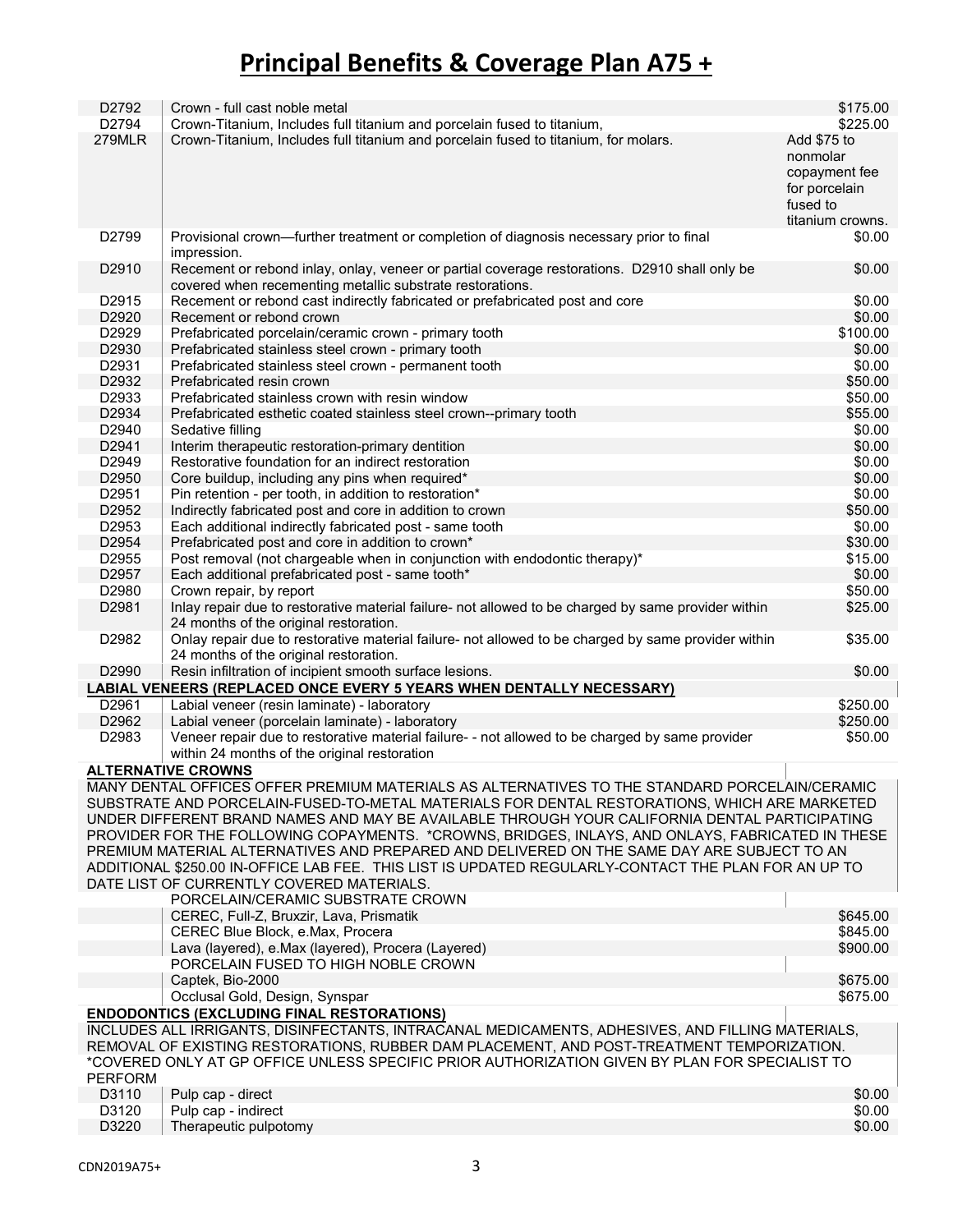| D3221               | Pulpal debridement - primary and permanent when endodontic treatment not completed on same<br>day                                                               | \$15.00       |
|---------------------|-----------------------------------------------------------------------------------------------------------------------------------------------------------------|---------------|
| D3230               | Pulpal therapy (resorbable filling) - anterior, primary tooth                                                                                                   | \$10.00       |
| D3240               | Pulpal therapy (resorbable filling) - posterior, primary tooth                                                                                                  | \$15.00       |
| D3310               | Root canal - anterior per tooth                                                                                                                                 | \$50.00       |
| D3320               | Root canal - premolar, per tooth                                                                                                                                | \$70.00       |
| D3330               | Root canal - molar tooth, per tooth                                                                                                                             | \$150.00      |
| D3331               | Treatment of root canal obstruction - subject to proper documentation of condition and procedure.                                                               | <b>70%UCR</b> |
|                     | See clinical guidelines.                                                                                                                                        |               |
| D3332               | Incomplete endodontic therapy; inoperable, unrestorable or fractured tooth                                                                                      | \$50.00       |
| D3346               | Retreatment of previous root canal therapy - anterior                                                                                                           | \$70.00       |
| D3347               | Retreatment of previous root canal therapy - premolar                                                                                                           | \$100.00      |
|                     |                                                                                                                                                                 | \$190.00      |
| D3348               | Retreatment of previous root canal therapy - molar                                                                                                              |               |
| D3351               | Apexification/recalcification - initial visit                                                                                                                   | \$55.00       |
| D3352               | Apexification/recalcification - interim medication replacement                                                                                                  | \$45.00       |
| D3353               | Apexification/recalcification - final visit (includes completed root canal)                                                                                     | \$55.00       |
| D3355               | Pulpal regeneration-initial visit                                                                                                                               | \$55.00       |
| D3356               | Pulpal regeneration-interim medication replacement                                                                                                              | \$45.00       |
| D3357               | Pulpal regeneration-completion of treatment                                                                                                                     | \$55.00       |
| D3410               | Apicoectomy - anterior                                                                                                                                          | \$150.00      |
| D3421               | Apicoectomy- bicuspid (first root)                                                                                                                              | \$150.00      |
| D3425               | Apicoectomy- molar (first root)                                                                                                                                 | \$200.00      |
| D3426               | Apicoectomy-(each additional root)                                                                                                                              | \$100.00      |
| D3427               | Periradicular surgery without apicoectomy                                                                                                                       | \$150.00      |
| D3430               | Retrograde filling - per root                                                                                                                                   | \$100.00      |
| D3450               | Root amputation - per root                                                                                                                                      | \$75.00       |
| D3920               | Hemisection (including any root removal), not including root canal therapy                                                                                      | \$100.00      |
| D3950               | Canal preparation & fitting of preformed dowel or post by provider other than provider placing                                                                  | \$0.00        |
|                     | post.*                                                                                                                                                          |               |
| <b>PERIODONTICS</b> |                                                                                                                                                                 |               |
|                     | # - COVERED ONLY WHEN PERFORMED BY THE MEMBER'S PRIMARY GENERAL DENTIST.                                                                                        |               |
|                     | * - PROCEDURES LIMITED TO ONCE EVERY 6 MONTHS                                                                                                                   |               |
|                     | +-THE PLAN CONSIDERS GINGIVECTOMY PROVIDED IN ASSOCIATION WITH ANY DIRECT FILL RESTORATION TO BE                                                                |               |
|                     | INCLUDED IN THE FEE FOR THE RESTORATION.                                                                                                                        |               |
| D4210               | Gingivectomy or gingivoplasty - 4 or more contiguous teeth per quadrant                                                                                         | \$40.00       |
| D4211               | Gingivectomy or gingivoplasty - 1 to 3 contiguous teeth per quadrant                                                                                            | \$35.00       |
| D4212               | Gingivectomy or gingivoplasty to allow access for restorative procedure, per tooth +                                                                            | \$20.00       |
| D4240               | Gingival flap procedure - 4 or more contiguous teeth per quadrant                                                                                               | \$275.00      |
| D4241               | Gingival flap procedure - 1 to 3 contiguous teeth per quadrant                                                                                                  | \$195.00      |
| D4249               | Clinical crown lengthening - hard tissue. D4249, when performed the same day as impression will                                                                 | \$100.00      |
|                     | be considered to be D4212.#                                                                                                                                     |               |
| D4260               | Osseous surgery - 4 or more contiguous teeth per quadrant                                                                                                       | \$250.00      |
| D4261               |                                                                                                                                                                 | \$200.00      |
| D4263               | Osseous surgery - 1 to 3 contiguous teeth per quadrant<br>Bone replacement graft - first site in quadrant, Not to be used for extraction site bone grafts       | \$200.00      |
|                     |                                                                                                                                                                 | \$125.00      |
| D4264               | Bone replacement graft – each additional site in quadrant, Not to be used for extraction site bone                                                              |               |
|                     | grafts                                                                                                                                                          |               |
| D4341               | Periodontal scaling and root planing - four or more teeth per quadrant #                                                                                        | \$20.00       |
| D4342               | Periodontal scaling and root planing - one to three teeth per quadrant #                                                                                        | \$20.00       |
| D4346               | Scaling in presence of generalized moderate or severe gingival inflammation - full mouth, after                                                                 | \$0.00        |
|                     | oral evaluation *, #                                                                                                                                            |               |
| D4346               | Scaling in presence of generalized moderate or severe gingival inflammation - full mouth, after                                                                 | \$45.00       |
|                     | oral evaluation, each additional. #                                                                                                                             |               |
| D4355               | Full mouth debridement to enable a comprehensive oral evaluation and diagnosis on a                                                                             | \$20.00       |
|                     | subsequent visit. Not to be completed on same day as D0150, D0160, or D0180. Must be                                                                            |               |
|                     | followed by a separate, subsequent treatment visit (D1120, D1110, D4142/D4143, D4346,                                                                           |               |
|                     |                                                                                                                                                                 |               |
|                     | D4910) or will be considered by plan to be D1110/D1120)                                                                                                         |               |
| D4381               | Localized delivery of antimicrobial agents, per tooth                                                                                                           | \$60.00       |
| D4910               | Periodontal maintenance - once every 6 months                                                                                                                   | \$25.00       |
| D4910               | Periodontal maintenance - each additional                                                                                                                       | \$50.00       |
| D4920               | Unscheduled dressing change (by someone other than treating dentist or their staff)                                                                             | \$0.00        |
| D4921               | Gingival Irrigation (Per quadrant in conjunction with D4341/D4342. Per visit in conjunction with<br>D1110/D1120, 4355, D4346 or D4910. See Clinical Guidelines) | \$15.00       |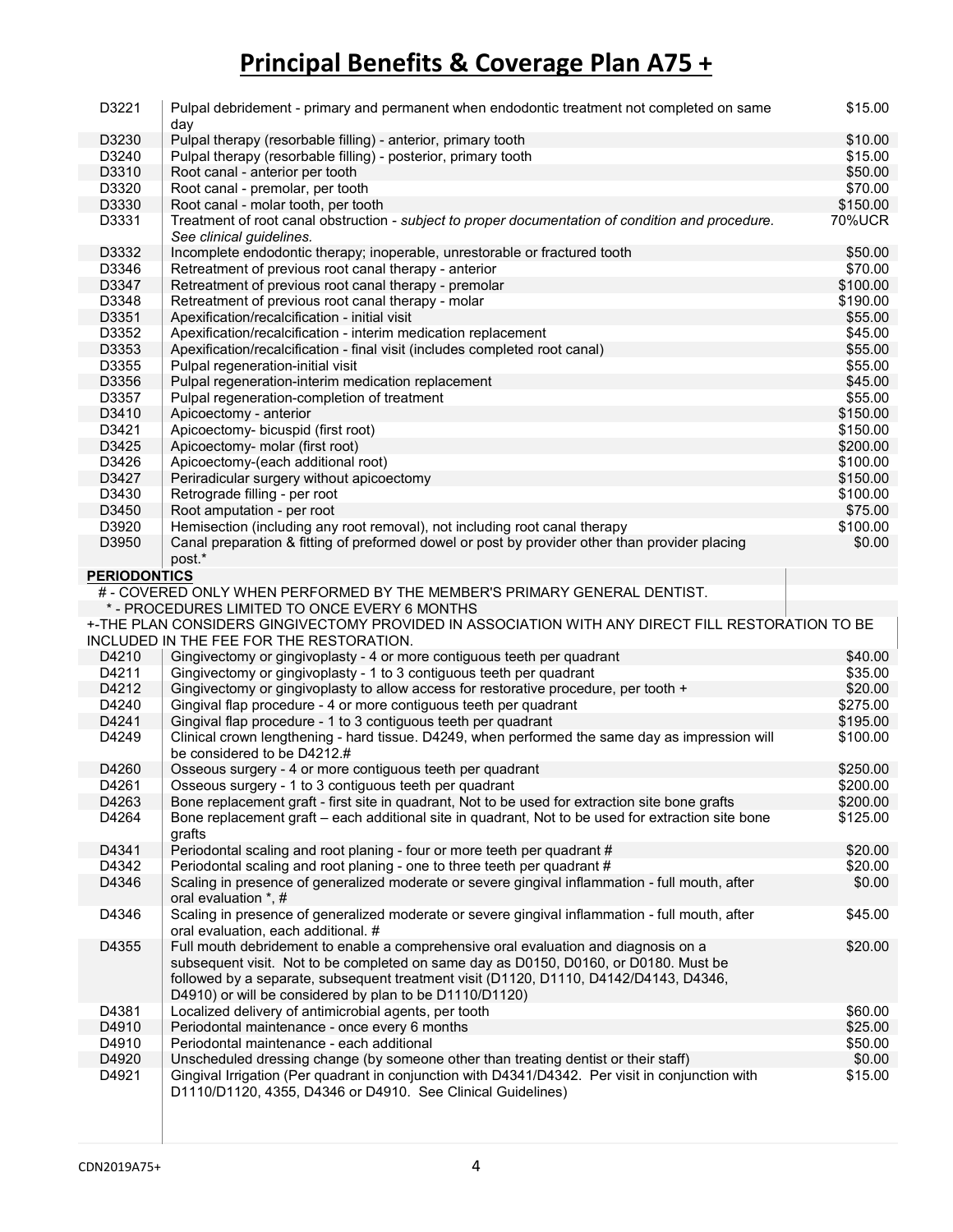#### **REMOVABLE PROSTHODONTICS**

|                | EXCEPT WHEN NOTED, INCLUDES ALL LAB COSTS AND POST DELIVERY ADJUSTMENTS FOR 6 MONTHS FOLLOWING<br>DELIVERY. REPLACED ONCE EVERY 5 YEARS FROM INITIAL PLACEMENT UNDER PLAN COVERAGE & RELINED ONCE                                                                                                                                                                     |                      |
|----------------|-----------------------------------------------------------------------------------------------------------------------------------------------------------------------------------------------------------------------------------------------------------------------------------------------------------------------------------------------------------------------|----------------------|
|                | EVERY 24 MONTHS, AS PER LIMITATIONS, EXCLUSIONS, AND GUIDELINES.                                                                                                                                                                                                                                                                                                      |                      |
|                | * RELINE, REPAIR, REBASE, AND REPLACE OF THERMOPLASTIC PARTIALS IS COVERED ONLY ON ADVANTAGE<br>PLANS. ON ADVANTAGE PLANS ADD \$25 TO LISTED COPAYMENT FOR REPAIRS/RELINES/REBASES OF<br>THERMOPLASTIC/FLEXIBLE BASE FULL AND PARTIAL DENTURES                                                                                                                        |                      |
| D5110          | Complete upper denture                                                                                                                                                                                                                                                                                                                                                | \$90.00              |
| D5120          | Complete lower denture                                                                                                                                                                                                                                                                                                                                                | \$90.00              |
| D5130          | Immediate upper denture                                                                                                                                                                                                                                                                                                                                               | \$90.00              |
| D5140          | Immediate lower denture                                                                                                                                                                                                                                                                                                                                               | \$90.00              |
| D5211          | Upper partial denture - resin base                                                                                                                                                                                                                                                                                                                                    | \$125.00             |
| D5212          | Lower partial denture - resin base                                                                                                                                                                                                                                                                                                                                    | \$125.00             |
| D5213          | Upper partial denture - cast metal framework with resin denture bases                                                                                                                                                                                                                                                                                                 | \$125.00             |
| D5214          | Lower partial denture - cast metal framework with resin denture bases                                                                                                                                                                                                                                                                                                 | \$125.00             |
| D5221          | Immediate maxillary partial denture - resin base                                                                                                                                                                                                                                                                                                                      | \$125.00             |
| D5222          | Immediate mandibular partial denture - resin base                                                                                                                                                                                                                                                                                                                     | \$125.00             |
| D5223          | Immediate maxillary partial denture - metal framework                                                                                                                                                                                                                                                                                                                 | \$125.00             |
| D5224          | Immediate maxillary partial denture - metal framework                                                                                                                                                                                                                                                                                                                 | \$125.00             |
| D5225          | Upper partial denture - flexible base                                                                                                                                                                                                                                                                                                                                 | \$125.00             |
| D5226          | Lower partial denture - flexible base                                                                                                                                                                                                                                                                                                                                 | \$125.00             |
| D5410          | Adjust complete denture - upper                                                                                                                                                                                                                                                                                                                                       | \$0.00               |
| D5411          | Adjust complete denture - lower                                                                                                                                                                                                                                                                                                                                       | \$0.00               |
| D5421          | Adjust partial denture - upper                                                                                                                                                                                                                                                                                                                                        | \$0.00               |
| D5422          | Adjust partial denture - lower                                                                                                                                                                                                                                                                                                                                        | \$0.00               |
| D5511          | Repair broken complete denture base, mandibular. *                                                                                                                                                                                                                                                                                                                    | \$10.00              |
| D5512          | Repair broken complete denture base, maxillary. *                                                                                                                                                                                                                                                                                                                     | \$10.00              |
| D5520          | Replace missing or broken teeth - complete denture (each tooth)*                                                                                                                                                                                                                                                                                                      | \$10.00              |
| D5611          | Repair resin denture base, mandibular.*                                                                                                                                                                                                                                                                                                                               | \$10.00              |
| D5612<br>D5621 | Repair resin denture base, maxillary.*                                                                                                                                                                                                                                                                                                                                | \$10.00<br>\$10.00   |
| D5622          | Repair cast partial framework, mandibular.                                                                                                                                                                                                                                                                                                                            | \$10.00              |
| D5630          | Repair cast partial framework, maxillary.<br>Repair or replace broken clasp*                                                                                                                                                                                                                                                                                          | \$10.00              |
| D5640          | Replace partial denture broken teeth - per tooth                                                                                                                                                                                                                                                                                                                      | \$10.00              |
| D5650          | Add tooth to existing partial denture*                                                                                                                                                                                                                                                                                                                                | \$10.00              |
| D5660          | Add clasp to existing partial denture*                                                                                                                                                                                                                                                                                                                                | \$10.00              |
| D5670          | Replace all teeth and acrylic on cast metal framework (Upper)                                                                                                                                                                                                                                                                                                         | \$100.00             |
| D5671          | Replace all teeth and acrylic on cast metal framework (Lower)                                                                                                                                                                                                                                                                                                         | \$100.00             |
| D5710          | Rebase complete upper denture                                                                                                                                                                                                                                                                                                                                         | \$40.00              |
| D5711          | Rebase complete lower denture                                                                                                                                                                                                                                                                                                                                         | \$40.00              |
| D5720          | Rebase upper partial denture                                                                                                                                                                                                                                                                                                                                          | \$40.00              |
| D5721          | Rebase lower partial denture                                                                                                                                                                                                                                                                                                                                          | \$40.00              |
| D5730          | Reline complete upper denture (chairside)                                                                                                                                                                                                                                                                                                                             | \$25.00              |
| D5731          | Reline complete lower denture (chairside)                                                                                                                                                                                                                                                                                                                             | \$25.00              |
| D5740          | Reline upper partial denture (chairside)                                                                                                                                                                                                                                                                                                                              | \$25.00              |
| D5741          | Reline lower partial denture (chairside)                                                                                                                                                                                                                                                                                                                              | \$25.00              |
| D5750          | Reline complete upper denture (laboratory)*                                                                                                                                                                                                                                                                                                                           | \$25.00              |
| D5751          | Reline complete lower denture (laboratory)*                                                                                                                                                                                                                                                                                                                           | \$25.00              |
| D5760          | Reline upper partial denture (laboratory)*                                                                                                                                                                                                                                                                                                                            | \$25.00              |
| D5761          | Reline lower partial denture (laboratory)*                                                                                                                                                                                                                                                                                                                            | \$25.00              |
| D5820          | Interim partial denture (upper)                                                                                                                                                                                                                                                                                                                                       | \$40.00              |
| D5821          | Interim partial denture (lower)                                                                                                                                                                                                                                                                                                                                       | \$40.00              |
| D5850          | Tissue conditioning, upper                                                                                                                                                                                                                                                                                                                                            | \$10.00              |
| D5851<br>D5876 | Tissue conditioning, lower<br>Add metal substrate to new acrylic full denture (per arch)                                                                                                                                                                                                                                                                              | \$10.00<br>\$200.00  |
|                | ALTERNATIVE DENTURES, FULL + PARTIAL, & RELINES                                                                                                                                                                                                                                                                                                                       |                      |
|                | MOST DENTAL OFFICES OFFER ALTERNATIVES TO STANDARD COMPLETE AND PARTIAL DENTURES AND RELINES<br>WHICH ARE MARKETED UNDER DIFFERENT BRAND NAMES AND MAY BE AVAILABLE THROUGH YOUR CALIFORNIA<br>DENTAL PARTICIPATING PROVIDER FOR THE FOLLOWING COPAYMENTS. THIS LIST IS UPDATED REGULARLY-<br>CONTACT THE PLAN FOR AN UP TO DATE LIST OF CURRENTLY COVERED MATERIALS. |                      |
|                | <b>Complete Denture</b>                                                                                                                                                                                                                                                                                                                                               |                      |
|                | Comfort Flex - Complete Upper Denture                                                                                                                                                                                                                                                                                                                                 | \$550.00             |
|                | Comfort Flex - Complete Lower Denture<br>Geneva - Complete Upper Denture                                                                                                                                                                                                                                                                                              | \$550.00<br>\$550.00 |
|                | Geneva - Complete Lower Denture                                                                                                                                                                                                                                                                                                                                       | \$550.00             |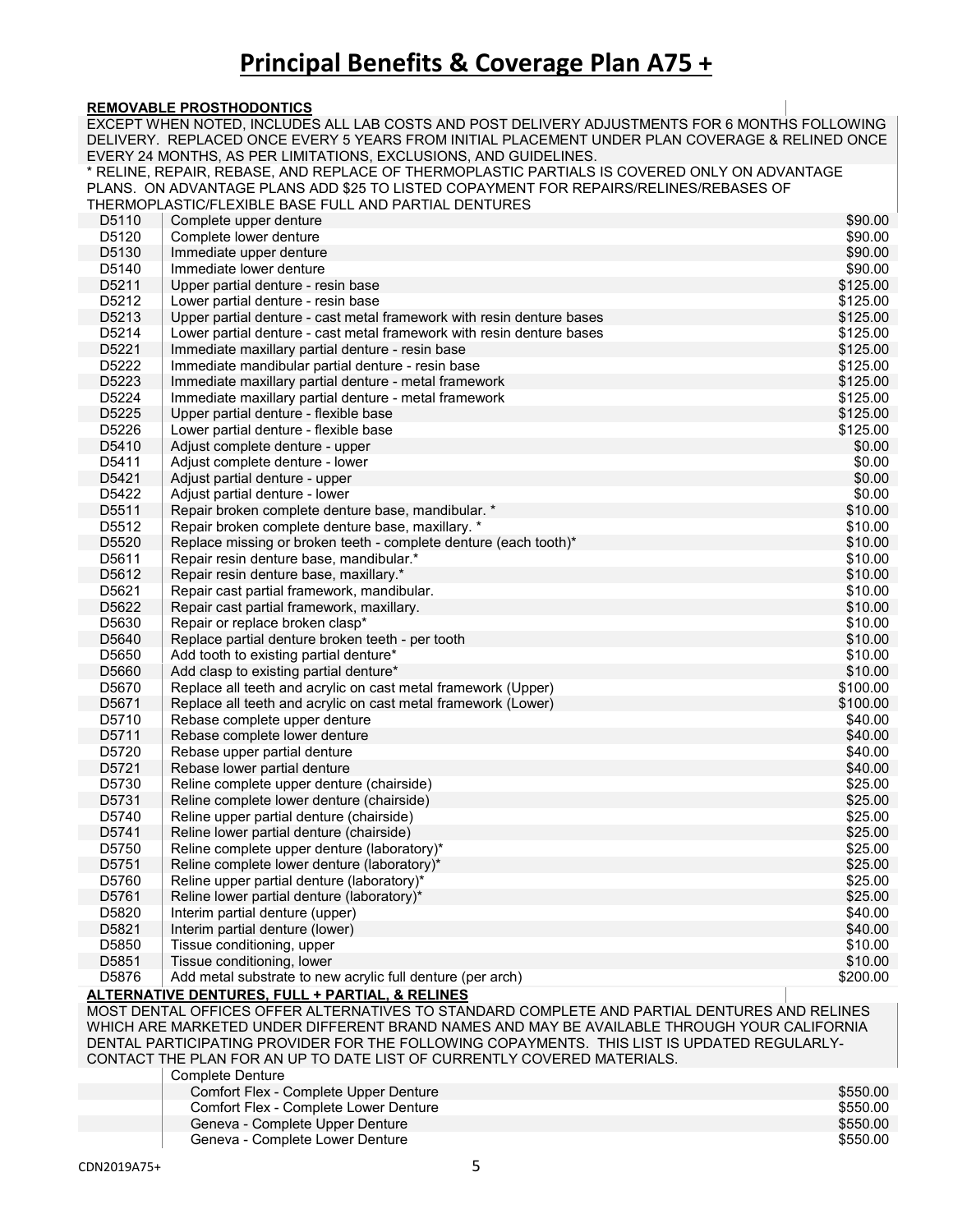|                         | Partial Denture - Resin Base                                                                                      |            |
|-------------------------|-------------------------------------------------------------------------------------------------------------------|------------|
|                         | Simply Natural/Comfort Flex - Upper Partial                                                                       | \$600.00   |
|                         | Simply Natural/Comfort Flex - Lower Partial                                                                       | \$600.00   |
|                         | Geneva - Upper Partial                                                                                            | \$600.00   |
|                         | Geneva - Lower Partial                                                                                            | \$600.00   |
|                         | EstheticClasp - Upper Partial                                                                                     | \$600.00   |
|                         | EstheticClasp - Lower Partial                                                                                     | \$600.00   |
|                         | CuSil - Upper Partial                                                                                             | \$600.00   |
|                         | CuSil - Lower Partial                                                                                             | \$600.00   |
|                         | Valplast - Upper Partial                                                                                          | \$600.00   |
|                         | Valplast - Lower Partial                                                                                          | \$600.00   |
|                         | Partial Denture - Cast Metal Base with Resin Saddles                                                              |            |
|                         | Comfort Flex - Upper Partial                                                                                      | \$600.00   |
|                         | <b>Comfort Flex - Lower Partial</b>                                                                               | \$600.00   |
|                         | Valplast - Upper Partial                                                                                          | \$600.00   |
|                         | Valplast - Lower Partial                                                                                          | \$600.00   |
|                         | <b>Denture Relines</b>                                                                                            |            |
|                         | PermaSoft - Complete Upper Denture (Laboratory)                                                                   | \$100.00   |
|                         | PermaSoft - Complete Lower Denture (Laboratory)                                                                   | \$100.00   |
|                         | PermaSoft - Partial Upper Denture (Laboratory)                                                                    | \$100.00   |
|                         | PermaSoft - Partial Lower Denture (Laboratory)                                                                    | \$100.00   |
|                         | D5900 - D5999 MAXILLOFACIAL PROSTHETICS - NOT COVERED                                                             |            |
| <b>IMPLANT SERVICES</b> |                                                                                                                   |            |
|                         | INCLUDES LAB COSTS, TEMPORIZATION, AND REMOVAL OF EXISTING RESTORATIONS.                                          |            |
|                         | MANY DENTAL OFFICES OFFER PREMIUM MATERIALS AS ALTERNATIVES TO THE STANDARD PORCELAIN/CERAMIC                     |            |
|                         | SUBSTRATE AND PORCELAIN-FUSED-TO-METAL MATERIALS FOR DENTAL RESTORATIONS, WHICH ARE MARKETED                      |            |
|                         | UNDER DIFFERENT BRAND NAMES AND MAY BE AVAILABLE THROUGH YOUR CALIFORNIA DENTAL PARTICIPATING                     |            |
|                         | PROVIDER FOR THE FOLLOWING COPAYMENTS. *CROWNS, BRIDGES, INLAYS, AND ONLAYS, FABRICATED IN THESE                  |            |
|                         | PREMIUM MATERIAL ALTERNATIVES AND PREPARED AND DELIVERED ON THE SAME DAY ARE SUBJECT TO AN                        |            |
|                         | ADDITIONAL \$250.00 IN-OFFICE LAB FEE. THIS LIST IS UPDATED REGULARLY-CONTACT THE PLAN FOR AN UP TO               |            |
|                         | DATE LIST OF COVERED MATERIALS AND APPLICABLE COPAYMENTS.                                                         |            |
| D6010                   | Surgical placement of implant body, endosteal; includes cost of, and placement of, healing cap<br>when indicated. | \$1,500.00 |
| D6056                   | Prefabricated abutment, includes placement                                                                        | \$450.00   |
| D6058                   | Abutment supported porcelain/ceramic crown                                                                        | \$1,055.00 |
| D6059                   | Abutment supported porcelain/high noble crown                                                                     | \$1,050.00 |
| <b>D6060</b>            | Abutment supported porcelain/base metal crown                                                                     | \$1,000.00 |
| D6061                   | Abutment supported porcelain/noble metal crown                                                                    | \$1,050.00 |
| D6062                   | Abutment supported cast metal crown, high noble                                                                   | \$1,050.00 |
| D6063                   | Abutment supported cast metal crown, base metal                                                                   | \$900.00   |
| D6064                   | Abutment supported cast metal crown, noble metal                                                                  | \$950.00   |
| D6065                   | Implant supported porcelain/ceramic crown                                                                         | \$990.00   |
| <b>D6066</b>            | Implant supported porcelain/metal crown                                                                           | \$970.00   |
| D6067                   | Implant supported metal crown                                                                                     | \$935.00   |
| D6068                   | Abutment supported retainer, porcelain/ceramic FPD                                                                | \$1,055.00 |
| D6069                   | Abutment supported retainer, metal FPD, high noble                                                                | \$1,040.00 |
| D6070                   | Abut. support. retainer, porc./metal FPD, base metal                                                              | \$985.00   |
| D6071                   | Abut. support. retainer, porc./metal FPD, noble                                                                   | \$1,000.00 |
| D6072                   | Abut. support. retainer, cast metal FPD, high noble                                                               | \$980.00   |
| D6073                   | Abut. support. retainer, cast metal FPD, base metal                                                               | \$885.00   |
| D6074                   | Abut. support. retainer, cast metal FPD, noble                                                                    | \$955.00   |
| D6075                   | Implant supported retainer for ceramic FPD                                                                        | \$1,040.00 |
| D6076                   | Implant supported retainer for porc./metal FPD                                                                    | \$1,015.00 |
| D6077                   | Implant supported retainer for cast metal FPD                                                                     | \$935.00   |
| D6081                   | Scaling and debridement in the presence of inflammation or mucositis of a single implant,                         | \$25.00    |
|                         | including cleaning of the implant surfaces, without flap entry and closure. This procedure is not to              |            |
|                         | be performed on the same day as D1110, D4346, or D4910.                                                           |            |
| D6085                   | Provisional implant crown                                                                                         | \$0.00     |
| D6092                   | Recement implant/abutment supported crown                                                                         | \$45.00    |
| D6093                   | Recement implant/abutment supported FPD                                                                           | \$65.00    |
| D6094                   | Abutment supported crown, titanium                                                                                | \$640.00   |
| D6194                   | Abut. supported retainer crown, FPD, titanium                                                                     | \$640.00   |
|                         | <b>FIXED PROSTHODONTICS</b>                                                                                       |            |

INCLUDES ALL BASES, LINERS, ADHESIVES, BONDING AGENTS, DESENSITIZING AGENTS, REMOVAL OF EXISTING RESTORATIONS, LAB COSTS, AND TEMPORIZATION.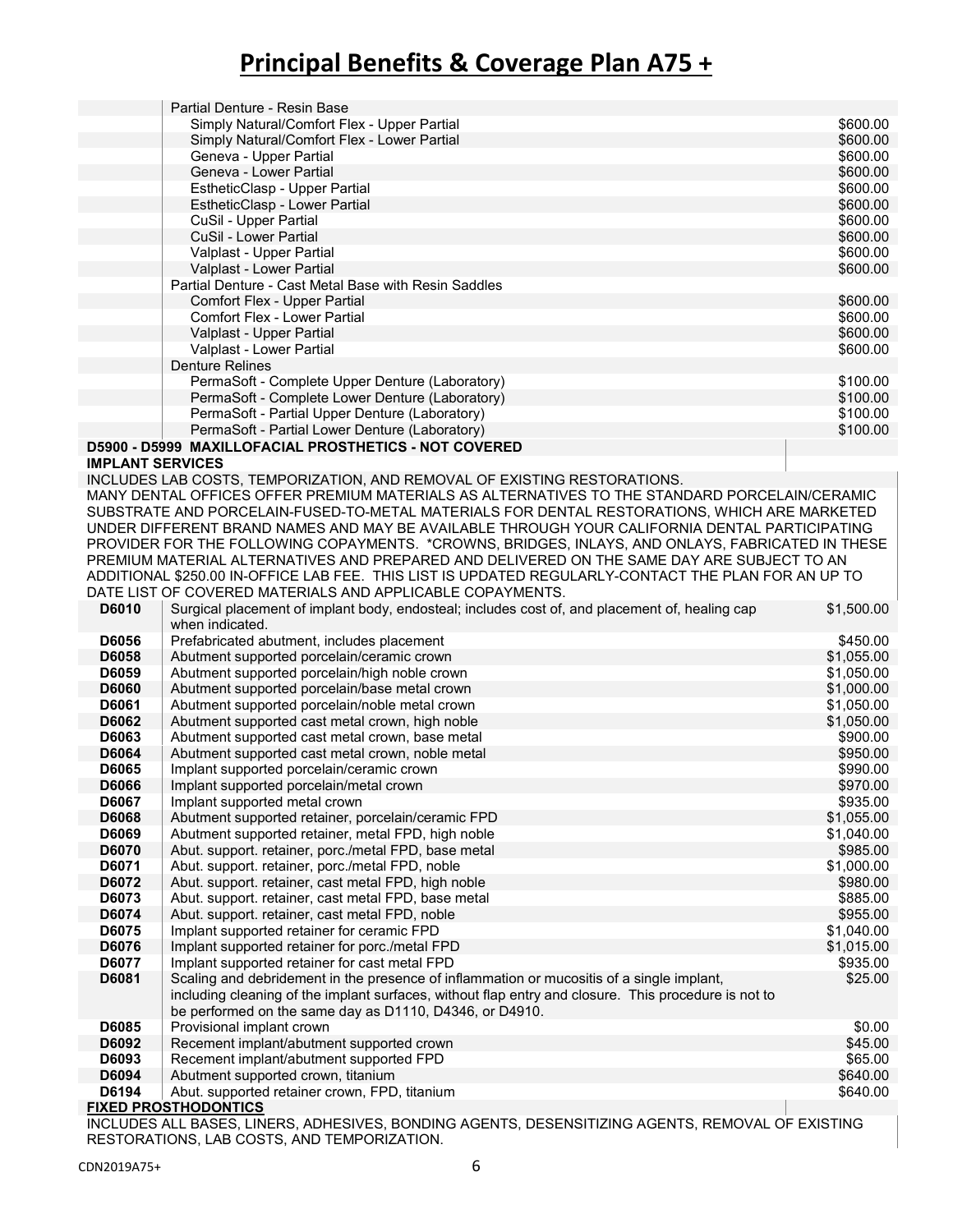| D6210  | Pontic - cast high noble metal                                                                      | \$225.00    |
|--------|-----------------------------------------------------------------------------------------------------|-------------|
| D6211  | Pontic - cast predominantly base metal                                                              | \$75.00     |
| D6212  | Pontic - cast noble metal                                                                           | \$175.00    |
| D6214  | Pontic- titanium (includes porcelain fused to titanium)                                             | \$225.00    |
| D6240  | Pontic - porcelain fused to high noble metal                                                        | \$225.00    |
| D6241  | Pontic - porcelain fused to predominantly base metal                                                | \$75.00     |
| D6242  | Pontic - porcelain fused to noble metal                                                             | \$175.00    |
|        |                                                                                                     |             |
| 624MLR | Pontic- porcelain fused to any metal for molars                                                     | Add \$75 to |
|        |                                                                                                     | nonmolar    |
|        |                                                                                                     | copayment   |
|        |                                                                                                     | fee.        |
| D6245  | Pontic - porcelain/ceramic                                                                          | \$250.00    |
| D6253  | Provisional Pontic- When final impression not taken and when replacing anterior tooth lost or       | \$15.00     |
|        | anterior prosthesis being replaced while covered by CDN                                             |             |
| D6600  | Inlay - porcelain/ceramic, 2 surfaces                                                               | \$195.00    |
| D6601  | Inlay - porcelain/ceramic, 3 or more surfaces                                                       | \$210.00    |
| D6602  | Inlay - cast high noble metal, 2 surfaces                                                           | \$225.00    |
| D6603  | Inlay - cast high noble metal, 3 or more surfaces                                                   | \$275.00    |
| D6604  | Inlay - cast predominantly base metal, 2 surfaces                                                   | \$125.00    |
| D6605  | Inlay - cast predominantly base metal, 3 or more surfaces                                           | \$175.00    |
| D6606  | Inlay - cast noble metal, 2 surfaces                                                                | \$175.00    |
| D6607  | Inlay - cast noble metal, 3 or more surface                                                         | \$225.00    |
| D6608  | Onlay -porcelain/ceramic, 2 surfaces                                                                | \$195.00    |
|        |                                                                                                     |             |
| D6609  | Onlay - porcelain/ceramic, 3 or more surfaces                                                       | \$210.00    |
| D6610  | Onlay - cast high noble metal, 2 surfaces                                                           | \$225.00    |
| D6611  | Onlay - cast high noble metal, 3 or more surfaces                                                   | \$275.00    |
| D6612  | Onlay - cast predominantly base metal, 2 surfaces                                                   | \$125.00    |
| D6613  | Onlay - cast predominantly base metal, 3 or more surfaces                                           | \$175.00    |
| D6614  | Onlay - cast noble metal, 2 surfaces                                                                | \$175.00    |
| D6615  | Onlay - cast noble metal, 3 or more surfaces                                                        | \$225.00    |
| D6624  | Inlay - titanium                                                                                    | \$225.00    |
| D6634  | Onlay - titanium                                                                                    | \$225.00    |
| D6740  | Crown-porcelain/ceramic                                                                             | \$225.00    |
| D6750  | Crown - porcelain fused to high noble metal                                                         | \$225.00    |
| D6751  | Crown - porcelain fused to predominantly base metal                                                 | \$75.00     |
| D6752  | Crown - porcelain fused to noble metal                                                              | \$175.00    |
| 675MLR | Crown-porcelain fused to any metal for Molars                                                       | Add \$75 to |
|        |                                                                                                     | nonmolar    |
|        |                                                                                                     | copayment   |
|        |                                                                                                     | fee.        |
| D6780  | Crown - 3/4 cast high noble metal                                                                   | \$225.00    |
| D6781  | Crown - 3/4 cast predominantly base metal                                                           | \$75.00     |
| D6782  | Crown - 3/4 cast noble metal                                                                        | \$175.00    |
| D6783  | Crown - 3/4 porcelain/ceramic                                                                       | \$225.00    |
| D6790  | Crown - full cast high noble metal                                                                  | \$225.00    |
|        |                                                                                                     |             |
| D6791  | Crown - full cast predominantly base metal                                                          | \$75.00     |
| D6792  | Crown - full cast noble metal                                                                       | \$175.00    |
| D6793  | Provisional retainer crown - When final impression not taken and when replacing anterior tooth      | \$15.00     |
|        | lost or anterior prosthesis being replaced while covered by CDN                                     |             |
| D6794  | Crown - titanium (includes porcelain fused to titanium)                                             | \$225.00    |
| D6930  | Recement or rebond fixed partial denture                                                            | \$0.00      |
| D6980  | Fixed partial denture repair, necessitated by restorative material failure. Not allowed to be       | \$50.00     |
|        | charged by same provider within 24 months of the original restoration                               |             |
| D6985  | Pediatric partial denture--Fixed, temporary                                                         | \$180.00    |
|        | <b>ALTERNATIVE BRIDGE MATERIALS</b>                                                                 |             |
|        | MANY DENTAL OFFICES OFFER PREMIUM MATERIALS AS ALTERNATIVES TO THE STANDARD PORCELAIN/CERAMIC       |             |
|        | SUBSTRATE AND PORCELAIN-FUSED-TO-METAL MATERIALS FOR DENTAL RESTORATIONS, WHICH ARE MARKETED        |             |
|        | UNDER DIFFERENT BRAND NAMES AND MAY BE AVAILABLE THROUGH YOUR CALIFORNIA DENTAL PARTICIPATING       |             |
|        | PROVIDER FOR THE FOLLOWING COPAYMENTS. *CROWNS, BRIDGES, INLAYS, AND ONLAYS, FABRICATED IN THESE    |             |
|        | PREMIUM MATERIAL ALTERNATIVES AND PREPARED AND DELIVERED ON THE SAME DAY ARE SUBJECT TO AN          |             |
|        | ADDITIONAL \$250.00 IN-OFFICE LAB FEE. THIS LIST IS UPDATED REGULARLY-CONTACT THE PLAN FOR AN UP TO |             |
|        | DATE LIST OF CURRENTLY COVERED MATERIALS.                                                           |             |
|        | PORCELAIN/CERAMIC SUBSTRATE CROWN                                                                   |             |
|        | CEREC, Full-Z, Bruxzir, Lava, Prismatik                                                             | \$645.00    |
|        | CEREC Blue Block, e.Max, Procera                                                                    | \$845.00    |
|        |                                                                                                     |             |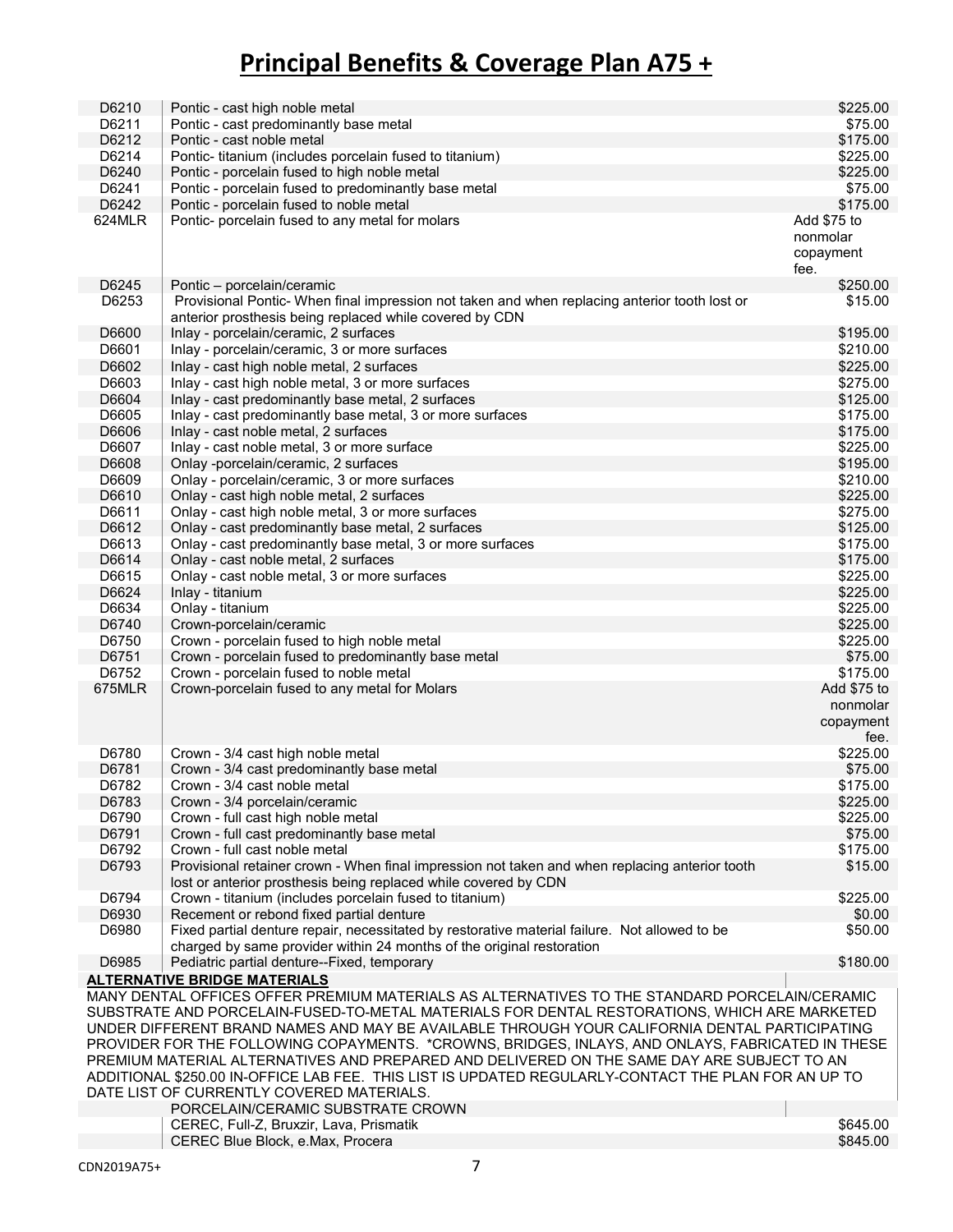|                     | Lava (layered), e.Max (layered), Procera (Layered)<br>PORCELAIN FUSED TO HIGH NOBLE CROWN                                                   | \$900.00           |
|---------------------|---------------------------------------------------------------------------------------------------------------------------------------------|--------------------|
|                     | Captek, Bio-2000                                                                                                                            | \$675.00           |
|                     | Occlusal Gold, Design, Synspar                                                                                                              | \$675.00           |
| <b>ORAL SURGERY</b> |                                                                                                                                             |                    |
| BONE.               | INCLUDES SUTURES AND CLOTTING AGENTS; EXTRACTIONS INCLUDE MINOR SMOOTHING OF                                                                |                    |
| D7111               | Extraction, coronal remnants - primary tooth                                                                                                | \$0.00             |
| D7140               | Extraction, erupted tooth or exposed root                                                                                                   | \$0.00             |
| D7210               | Surgical removal of erupted tooth                                                                                                           | \$0.00             |
| D7220               | Removal of impacted tooth - soft tissue                                                                                                     | \$0.00             |
| D7230               | Removal of impacted tooth - partially bony                                                                                                  | \$0.00             |
| D7240               | Removal of impacted tooth - completely bony                                                                                                 | \$0.00             |
| D7241               | Removal of impacted tooth - completely bony, with unusual complications                                                                     | \$0.00             |
| D7250               | Surgical removal of residual tooth roots (cutting procedure)                                                                                | \$0.00             |
| D7251               | Coronectomy - intentional partial tooth removal                                                                                             | \$0.00             |
| D7270               | Tooth reimplantation and/or stabilization of accidentally displaced tooth                                                                   | \$100.00           |
| D7310               | Alveoplasty in conjunction with extractions - 4 or more contiguous teeth per quadrant                                                       | \$0.00             |
| D7311               | Alveoplasty in conjunction with extractions - 1 to 3 teeth/spaces per quadrant                                                              | \$0.00             |
| D7320               | Alveoplasty not in conjunction with extractions - 4 or more contiguous teeth per quadrant                                                   | \$0.00             |
| D7321               | Alveoplasty not in conjunction with extractions - 1 to 3 teeth/spaces per quadrant                                                          | \$0.00             |
| D7510               | Incision and drainage of abscess - intraoral soft tissue                                                                                    | \$0.00             |
|                     | <b>ORTHODONTICS (ONLY WHEN PROVIDED BY PARTICIPATING ORTHODONTIST)</b>                                                                      |                    |
|                     | * - COVERED FOR UP TO 24 MONTHS OF ACTIVE TREATMENT                                                                                         |                    |
| D8020               | Limited orthodontic treatment of the transitional dentition*                                                                                | \$1,000.00         |
| D8030               | Limited orthodontic treatment of the adolescent dentition*                                                                                  | \$1,000.00         |
| D8040               | Limited orthodontic treatment of the adult dentition*                                                                                       | \$1,000.00         |
| D8050               | Interceptive orthodontic treatment of the primary dentition*                                                                                | \$1,150.00         |
| D8060               | Interceptive orthodontic treatment of the transitional dentition*                                                                           | \$1,150.00         |
| D8070               | Comprehensive orthodontic treatment of the transitional dentition*                                                                          | \$1,775.00         |
| D8080               | Comprehensive orthodontic treatment of the adolescent dentition*                                                                            | \$1,775.00         |
| D8090               | Comprehensive orthodontic treatment of the adult dentition*                                                                                 | \$1,975.00         |
| D8660               | pre-orthodontic treatment visit examination to monitor growth and development                                                               | \$0.00             |
| D8670               | Periodic orthodontic treatment visit (as part of contract)<br>Orthodontic retention - Per Arch                                              | \$0.00             |
| D8680               |                                                                                                                                             | \$125.00<br>\$0.00 |
| D8681<br>D8695      | Removable orthodontic retainer adjustment                                                                                                   | \$25.00            |
| D8999               | removal of fixed orthodontic appliances for reasons other than completion of treatment                                                      | \$250.00           |
| D8999               | Orthodontic Treatment Plan and Records(pre/post x-rays, photos, study models)<br>Active Orthodontic Treatment beyond 24 months - Per Visit. | \$75.00            |
|                     | Appliances (head gear, maxillary expansion, etc.) may be required in addition to full banding.                                              | UCR <sup>*</sup>   |
|                     | <b>ADJUNCTIVE GENERAL SERVICES</b>                                                                                                          |                    |
|                     | * - COVERED ONLY FOR THE REMOVAL OF IMPACTED WISDOM TEETH (1,16,17 & 32)                                                                    |                    |
|                     | # - COVERED ONLY WHEN PERFORMED BY THE MEMBER'S PRIMARY GENERAL DENTIST.                                                                    |                    |
| D9110               | Palliative (emergency) treatment of dental pain - minor procedure                                                                           | \$0.00             |
| D9120               | Sectioning of fixed partial denture (bridge)                                                                                                | \$25.00            |
| D9210               | Local anesthesia not in conjunction with operative or surgical procedures                                                                   | \$0.00             |
| D9215               | Local anesthesia                                                                                                                            | \$0.00             |
| D9222               | Deep sedation/general anesthesia - first 15 minutes*                                                                                        | \$117.00           |
| D9223               | Deep sedation/general anesthesia - each subsequent 15 minutes*                                                                              | \$85.00            |
| D9230               | Analgesia, anxiolysis, inhalation of nitrous oxide*                                                                                         | \$15.00            |
| D9239               | Intravenous moderate (conscious) sedation/analgesia - first 15 minutes*                                                                     | \$100.00           |
| D9243               | Intravenous moderate (conscious) sedation/analgesia - each subsequent 15 minutes*                                                           | \$65.00            |
| D9310               | Consultation & Second Opinion, with prior authorization from Plan. Diagnostic service                                                       | \$25.00            |
|                     | provided by dentist or physician other than requesting dentist or physician, not chargeable on                                              |                    |
|                     | same day as therapeutic services.                                                                                                           |                    |
| D9311               | Consultation with a medical health care professional                                                                                        | \$0.00             |
| D9430               | Office visit for observation (during regularly scheduled hours)                                                                             | \$0.00             |
| D9440               | Office visit - after regularly scheduled hours                                                                                              | \$25.00            |
| D9450               | Case presentation, detailed and extensive treatment planning                                                                                | \$0.00             |
| D9999               | Office visit - during regular office hours in addition to other charges                                                                     | \$0.00             |
| D9630               | Other drugs and/or medicaments dispensed in the office for home use.                                                                        | \$15.00            |
| D9910               | Application of desensitizing medicament, per visit. (not to be used under restorations)                                                     | \$15.00            |
| D9911               | Application of desensitizing resin for cervical and/or root surface, per tooth (not to be used under<br>restorations)                       | \$15.00            |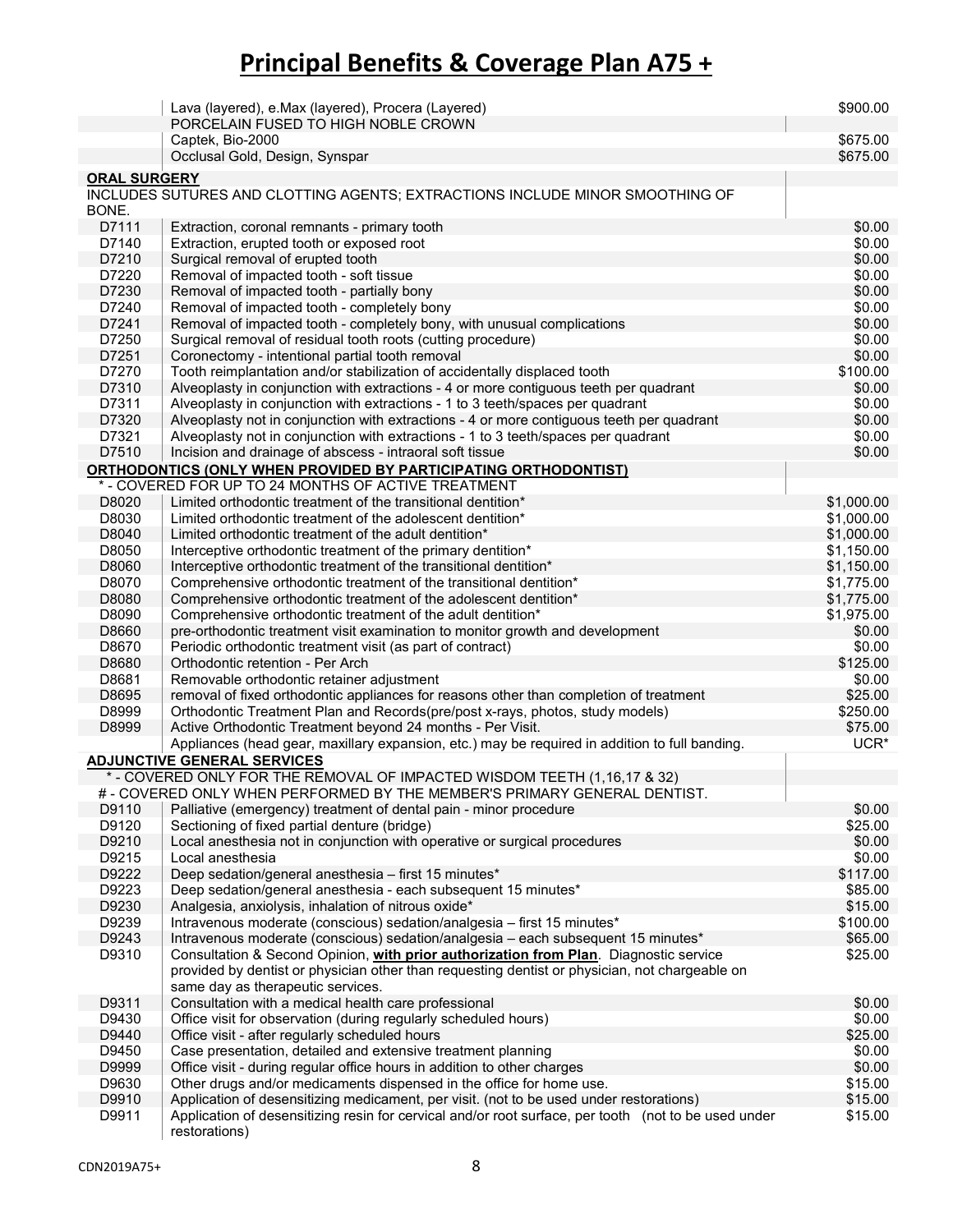| D9930 | Treatment of complication (post-surgical), unusual circumstances, by report                                                           | \$0.00   |
|-------|---------------------------------------------------------------------------------------------------------------------------------------|----------|
| D9932 | In office cleaning and inspection of removable complete upper denture. Limited to once every 6<br>months.                             | \$10.00  |
| D9933 | In office cleaning and inspection of removable complete lower denture. Limited to once every 6<br>months.                             | \$10.00  |
| D9934 | In office cleaning and inspection of removable partial upper denture. Limited to once every 6<br>months.                              | \$10.00  |
| D9935 | In office cleaning and inspection of removable partial lower denture. Limited to once every 6<br>months.                              | \$10.00  |
| D9942 | Repair/reline occlusal guard                                                                                                          | \$40.00  |
| D9943 | Occlusal guard adjustment. Coverage is limited to only soft guards that are a Plan covered<br>benefit.                                | \$10.00  |
| D9944 | occlusal guard - hard appliance, full arch                                                                                            | \$250.00 |
| D9945 | occlusal guard – soft appliance, full arch                                                                                            | \$150.00 |
| D9946 | occlusal guard – hard appliance, partial arch                                                                                         | \$200.00 |
| D9951 | Occlusal adjustment - limited                                                                                                         | \$15.00  |
| D9961 | duplicate/copy patient's records                                                                                                      | \$25.00  |
| D9972 | External bleaching - per arch, performed in office                                                                                    | \$250.00 |
| D9973 | External bleaching - per tooth                                                                                                        | \$20.00  |
| D9975 | External bleaching for home application- per arch                                                                                     | \$125.00 |
| D9986 | Missed appointment                                                                                                                    | \$25.00  |
| D9987 | Cancelled appointment                                                                                                                 | \$25.00  |
| D9990 | certified translation or sign-language services per visit. Contact the Plan to arrange services at no<br>charge to member or provider | \$0.00   |
| D9995 | teledentistry – synchronous; real-time encounter#                                                                                     | \$0.00   |
| D9996 | teledentistry - asynchronous; information stored and forwarded to dentist for subsequent review#                                      | \$0.00   |
| D9999 | Broken Appointment - less than 24 notice                                                                                              | \$25.00  |
| D9999 | Broken Specialist Appointment - less than 24 notice                                                                                   | \$40.00  |

#### **Specialty Coverage:**

- **A75+** Not all general dentists are capable of performing each of the services listed herein and, based upon the Member's condition, certain procedures may not be within the scope of practice or ability of a general dentist. In such cases, once approved by the Plan, the Member will be referred to a contracted dental specialist. The costs of services provided by a contracted dental specialist in excess of the Member's listed copayments (which are due and payable by the Member at the time of service) are covered benefits for Members with an "LS" after the Plan number on their identification card, or, for Advantage plans those that have NO suffix on the plan number, and they are limited to \$1,000 in benefits paid by the Plan on the Member's behalf per Member per year and then a 30% discount from the specialist's UCR fee on covered, approved, services listed above thereafter. Pedodontic specialty services are covered at a 50% discount off of the specialist's UCR fees on covered, approved, services up to \$500 in benefits paid by the Plan on the Member's behalf per Member per year, and then a 30% discount from the specialist's UCR fee on covered, approved, services listed above thereafter.
- **A75+S** Not all general dentists are capable of performing each of the services listed herein and, based upon the Member's condition, certain procedures may not be within the scope of practice or ability of a general dentist. In such cases, once approved by the Plan, the Member will be referred to a contracted dental specialist. The costs of services provided by a contracted dental specialist in excess of the Member's listed copayments (which are due and payable by the Member at the time of service) are covered benefits for Members with an "S" after the Plan number on their identification card, and the Member will pay the copayment amounts listed on their plan benefit schedule with no annual maximum. Pedodontic specialty services are covered at a 50% discount off of the specialist's UCR fees on covered, approved, services up to \$500 in benefits paid by the Plan on the Member's behalf per Member per year, and then a 30% discount from the specialist's UCR fee on covered, approved, services listed above thereafter.
- **A75+V** Not all general dentists are capable of performing each of the services listed herein and, based upon the Member's condition, certain procedures may not be within the scope of practice or ability of a general dentist. In such cases, once approved by the Plan, the Member will be referred to a contracted dental specialist. The participating contracted dental specialist will provide Members the covered services listed above at a 30% discount from the participating specialist's UCR fees for the first year, and a 50% discount thereafter, for up to \$1,000 in covered, approved, UCR services per year; and then a 30% discount from the specialist's UCR fee on covered, approved, services listed above thereafter. Pedodontic specialty services are covered at a 50% discount off of the specialist's UCR fees on covered, approved, services up to \$500 in UCR services per Member, per year, and then a 30% discount from the specialist's UCR fee on covered, approved, services listed above thereafter.

#### **EXCLUSIONS AND LIMITATIONS**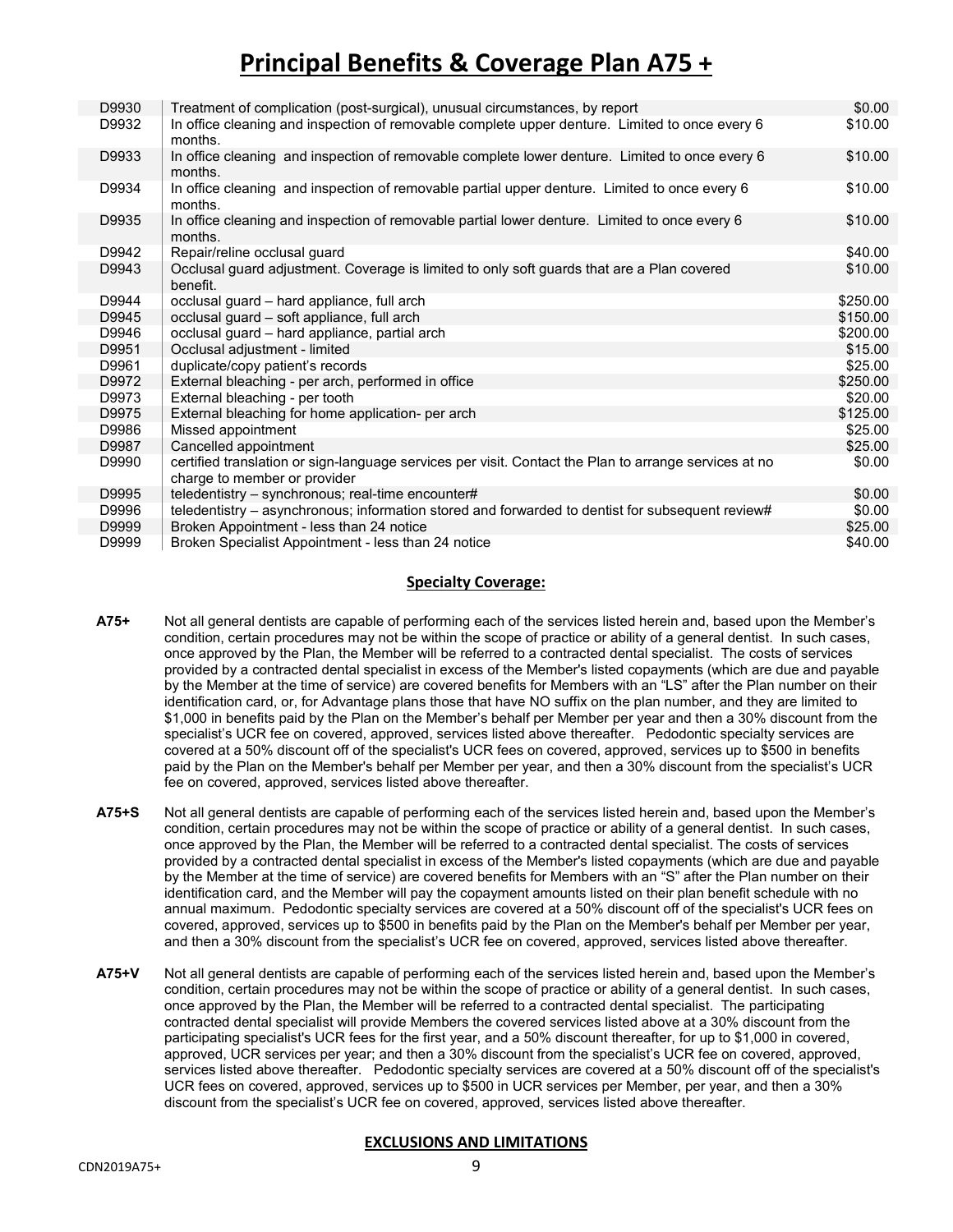Some limitations and exclusions are waived for Members on Advantage Plans. See Clinical Guidelines for specific policies.

#### **EXCLUSIONS**

- Treatment of fractures or dislocations; congenital malformations; malignancies, cysts, or neoplasms; or Temporomandibular Joint Syndrome (TMJ).
- Extractions or x-rays for orthodontic purposes.
- Prescription Drugs and over the counter medicines.
- Any services involving experimental procedures.
- Any procedures performed for cosmetic, elective or aesthetic purposes
- Any procedure to replace or stabilize tooth structure lost by attrition, abrasion, erosion or grinding.
- Any procedure not specifically listed as a covered Benefit.
- Services provided outside the CDN Participating General Dentist's office that the Member selected, or was assigned, to receive covered services, unless expressly authorized by CDN.
- Services, which in the opinion of the attending CDN dentist, cannot be performed in the dental office due to the general health and/or physical or behavioral limitations of the Member.
- Services for injuries or conditions, which were caused by acts of war, or are covered under Worker's Compensation or Employer's Liability Laws.
- Services which in the opinion of the attending CDN dentist are not necessary for the Member's dental health or which have a poor prognosis.
- Expenses incurred in connection with any dental procedure started prior to the effective date of Coverage or after the termination date of Coverage.
- Hospital costs of any kind.
- Loss or theft of full or partial dentures.
- Any procedures or appliances for the purpose of correcting contour, contact, occlusion or to change vertical dimension.
- Damage to teeth due to mouth jewelry, for example tongue piercing.
- Services of a prosthodontist.

#### **LIMITATIONS**

- Prophylaxis (teeth cleaning) is limited to once every six months.
- Fluoride treatment is covered once every 6 months.
- Bitewing x-rays are limited to one series of four films every 12 months.
- Full mouth x-rays are limited to once every 24 months.
- Periodontal treatments (sub-gingival curettage and root planing) are limited to one treatment per quadrant in any 12-month period.
- Fixed bridgework will be covered only when a partial cannot satisfactorily restore the case. If fixed bridges are used when a partial could satisfactorily restore the case, the fixed bridge is considered optional treatment.
- Replacement of partial dentures is limited to once every five years from initial placement while the member is covered by the plan, unless necessary due to natural tooth loss where the addition or replacement of teeth to the existing partial is not feasible.
- Full upper and/or lower dentures are not to exceed one each in any five-year period from initial placement while the member is covered by the plan. Replacement will be provided by CDN for an existing full or partial denture only if it is unserviceable and cannot be made serviceable by either reline or repair.
- Denture relines are limited to one per arch in any 12-month period.
- Sealants when covered are limited to permanent first and second molars.

CDN2019A75+ 10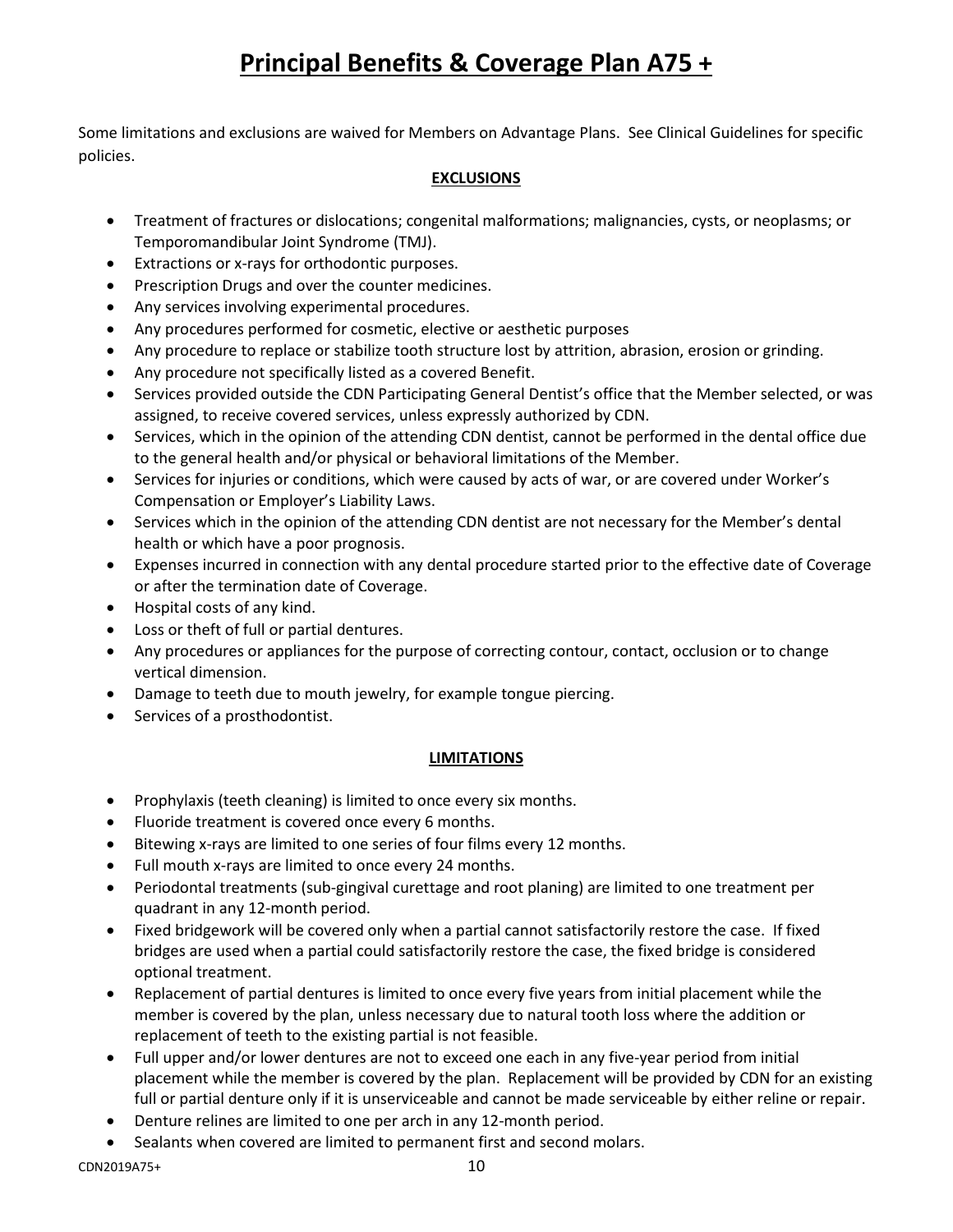- Replacement of a restoration is covered only when dentally necessary.
- Replacement of existing bridgework is covered only when it cannot be made satisfactory by repair.
- Services of a specialist are covered Benefits only when specifically listed, and when covered, Pedodontic referral and services are covered at 50% of the pedodontist's fees to a maximum of \$500 per Member per year.
- Optional Treatment If (1) a less expensive alternative procedure, service or course of treatment can be performed in place of the proposed treatment to correct a dental condition, as determined by the Plan; and (2) the alternate treatment will produce a professionally satisfactory result; then the maximum eligible dental expense to be considered for payment will be the less expensive treatment.
- Crowns are limited to five per arch per year.

#### **ADDITIONAL EXCLUSIONS AND LIMITATIONS FOR ORTHODONTICS**

- Orthodontic treatment must be rendered by a participating CDN Orthodontist and the Member must remain eligible throughout the period of active orthodontic treatment. Members losing eligibility during treatment will be charged the treating Orthodontist's usual and customary fees for any unfinished treatment.
- Orthodontic Benefits are for 24 months of active treatment. Treatment in excess of 24 months (extended treatment) is available at the participating CDN Orthodontist's usual and customary fees. Members whose treatment is extended because of gross non-compliance or who change Providers while in active treatment will incur additional charges.
- Unless specifically listed in the Summary of Benefits, the following are not covered Benefits under this Evidence of Coverage and Disclosure Form:
	- o Study Models and Initial Diagnostic Work-up
	- o X-rays for Orthodontic Purposes
	- o Tracings and Photographs
	- o Extractions for Orthodontic purposes
	- o Phase I Orthodontic Treatment
- The following are not included as an orthodontic Benefit:
	- o Replacement or repair of lost or broken appliances,
	- o Re-treatment of orthodontic cases,
	- o Treatments started or in progress prior to a Member's eligibility,
	- o Changes in treatment necessitated by an accident,
	- o Orthodontic treatment that involves:
		- Maxillofacial surgery, myofunctional therapy, cleft palate, micrognathia, macroglossia,
		- Surgically exposing impacted teeth (i.e., Maxillary cuspids),
		- **Hormonal imbalances or other factors causing growth and development abnormalities,**
	- o Treatment related to temporomandibular joint disturbances (TMJ),
	- $\circ$  Lingually placed direct bonded appliances and arch wires "invisible braces",
	- o Cases involving surgical orthodontics,
	- o Severe or mutilated malocclusions.
	- $\circ$  Treatment using plastic aligners (i.e. Invisalign®, Clear Correct®, Red White & Blue®).